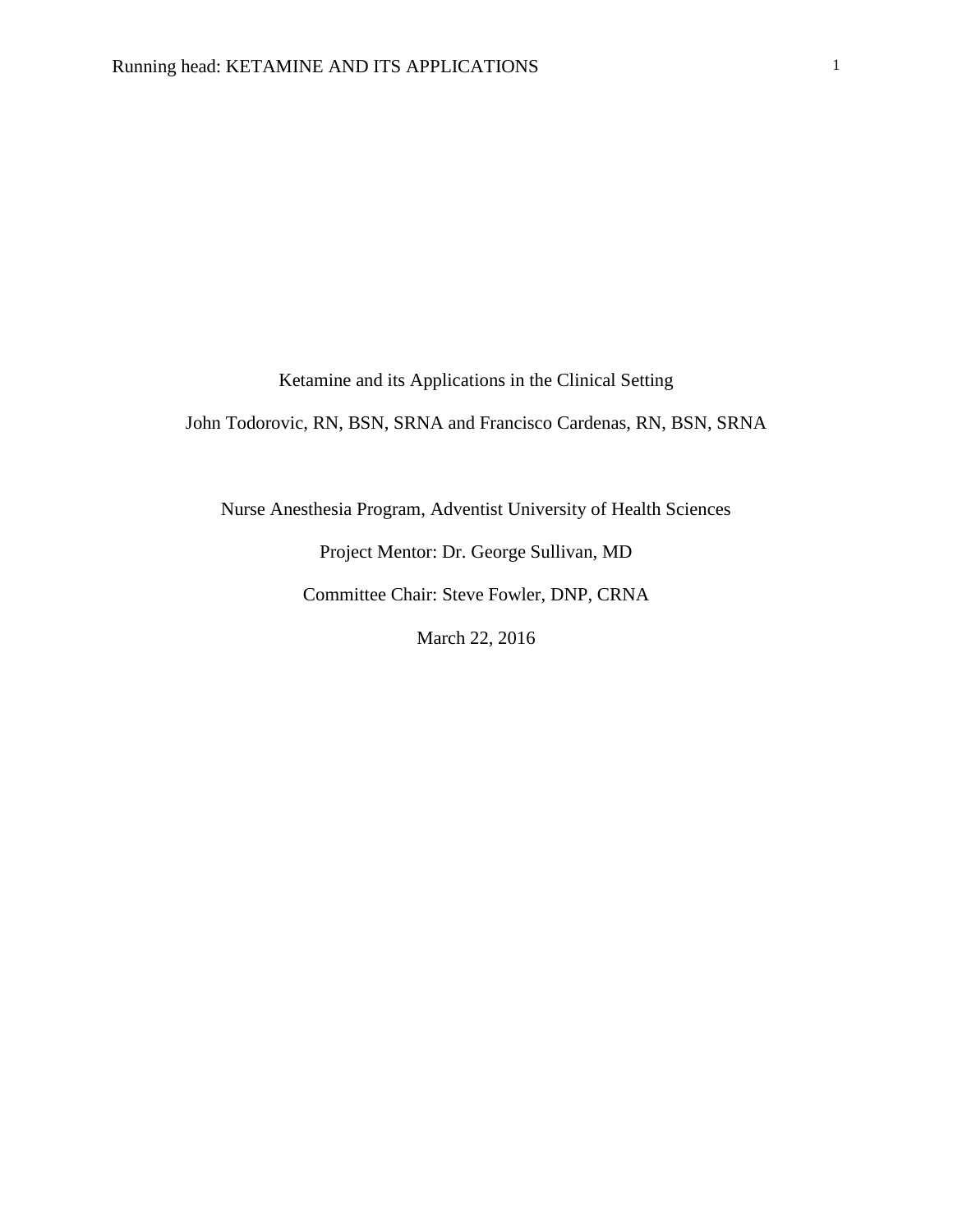# **Table of Contents**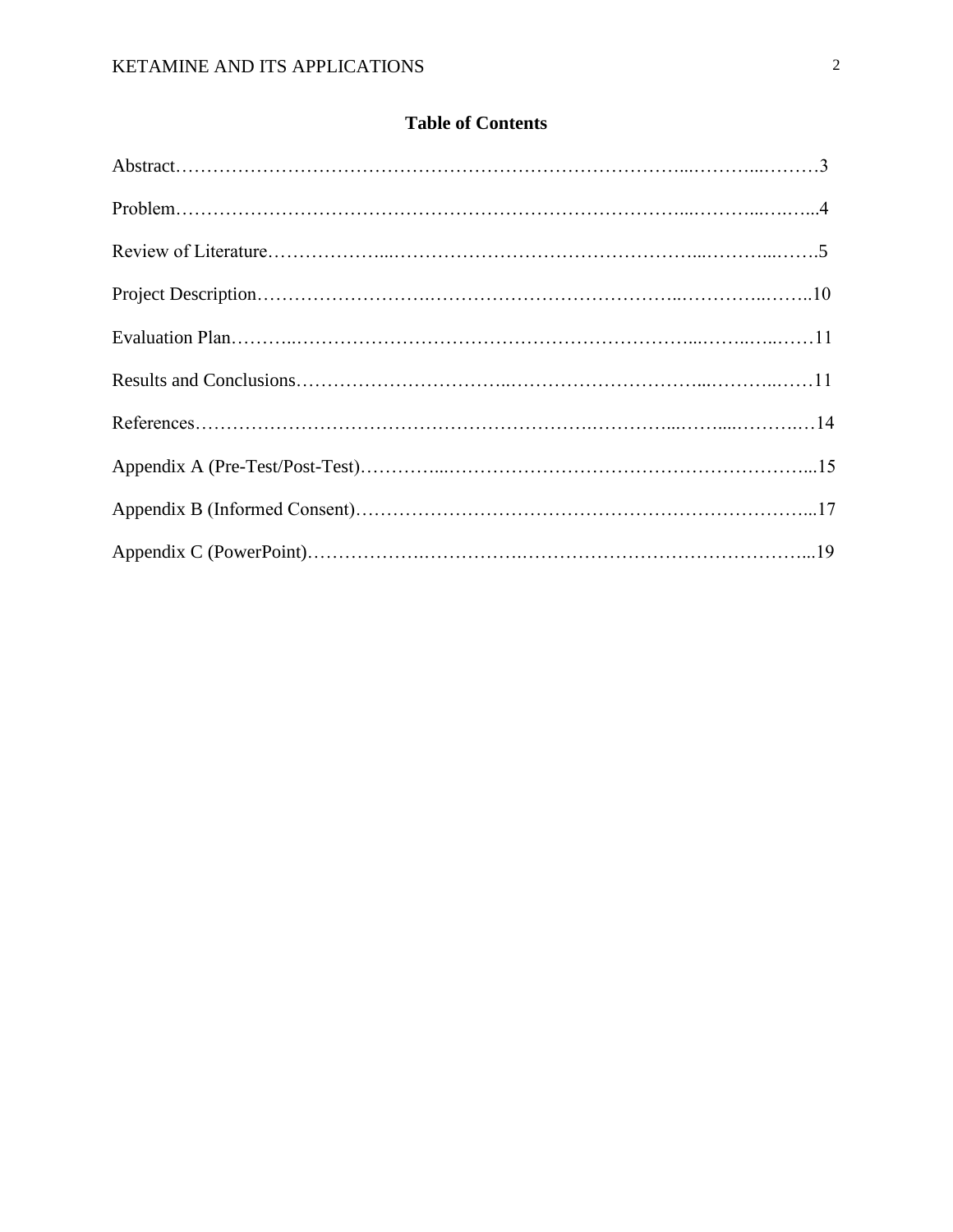#### **Abstract**

The purpose of this research was to assess the level of understanding within the Adventist University student nurse anesthesia (SRNA) population regarding Ketamine. A lecture, as well as a pre-test and post-test to determine whether understanding of Ketamine increased, decreased, or remained the same. It is important that the anesthetist not only be familiar with all types of treatment modalities available, but proficient in them as well. As a result, this study looked to address any hesitancy for using Ketamine within the student nurse anesthesia population.

An extensive literature review was conducted on Ketamine. This review generated results that seemed to demonstrate a large gap between understanding and administration of Ketamine, indicating a need for increasing the knowledge base of SRNAs.

Upon review of the material, a PowerPoint presentation was administered to the student nurse anesthesia graduating cohorts of 2016 and 2017, informed consent was obtained, and a pretest and post-test were administered. A paired t-test was conducted and the results of this indicated a significantly increased understanding regarding Ketamine and how to apply it in the clinical setting.

The purpose of this research and presentation was to clear any confusion regarding this medication, and teach a population of providers who will soon be delivering anesthetics as a career, that they have an additional option available to them to optimize patient outcomes. The pre-test and post-test results indicated a significant increase in understanding and the PowerPoint presentation may serve as a teaching tool for other SRNAs and CRNAs in the future.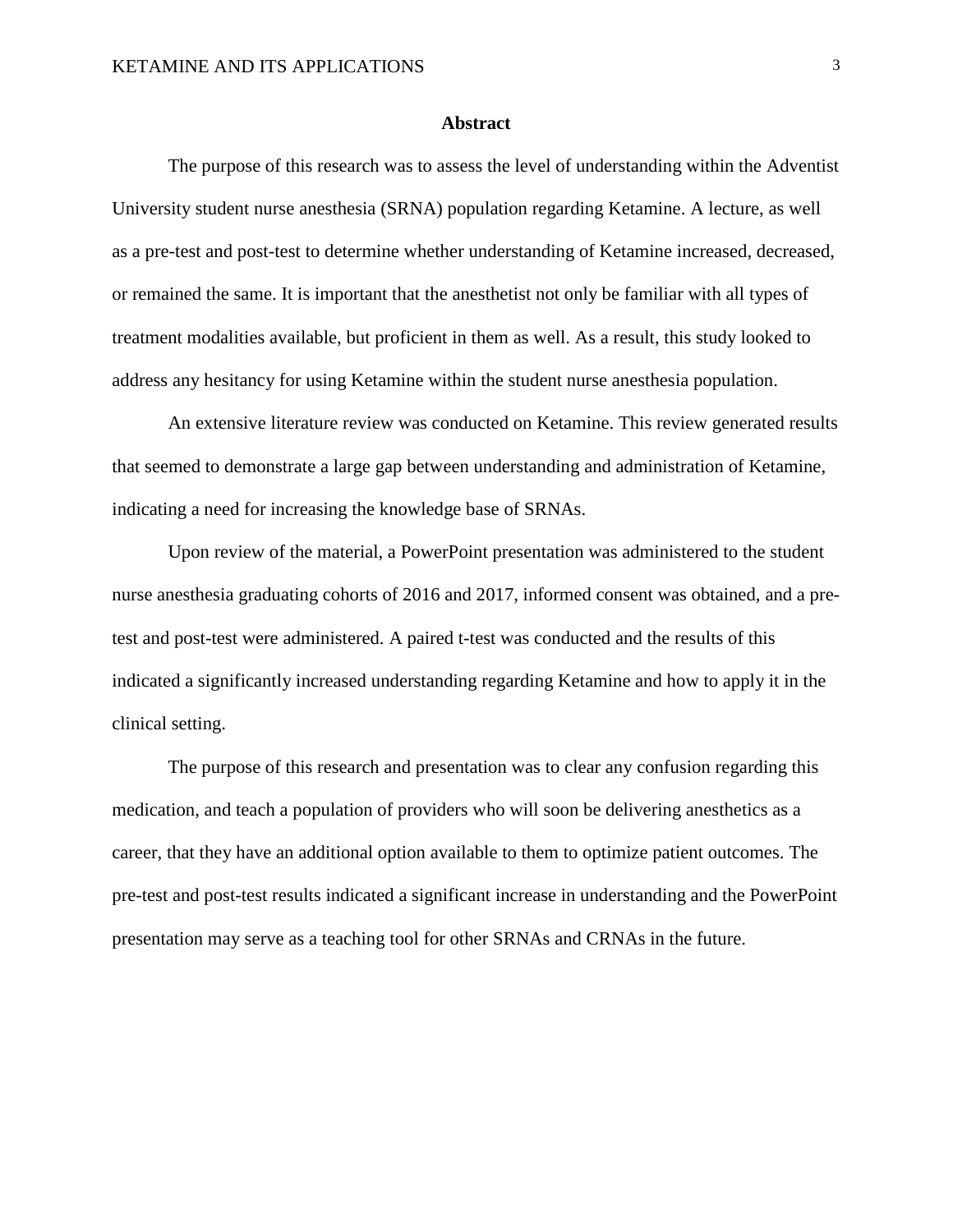#### **Problem**

Ketamine is a dissociative anesthetic whose use dates back to the 1970's when it was developed and used as a battlefield agent on patients in the Vietnam War. Ketamine has several advantageous physical, pharmacokinetic, and pharmacodynamics properties and can be used for anesthesia, analgesia, amnesia, and sedation (Haas & Harper, 1992). It can induce and maintain general anesthesia, maintain functional residual capacity (FRC), induce bronchodilation, and avoid cardiovascular depression (Haas & Harper, 1992). However, several side effects such as emergence hallucinations and cardiovascular excitement have been demonstrated that have prompted many newer anesthesia professionals to forgo its use in the operating room. This decreased use of ketamine has created a generation of anesthesia providers who are knowledgeable about the drug profile, but not necessarily comfortable with its use.

It is often said that an ideal anesthetic would have a rapid onset, be easy to titrate, have a predictable duration of action, and have a short elimination half-life while also producing analgesia, anesthesia, amnesia, and anxiolysis, all with minimal cardiovascular and respiratory depression (Haas & Harper, 1992). Ketamine displays several properties of this ideal anesthetic, and it does this by working on more than one receptor. Ketamine mains site of action is the Nmethyl-D-aspartate (NMDA) receptor, and inhibition of this receptor produces the catalepsy often found after ketamine administration (Haas & Harper, 1992). Ketamine also binds primarily to mu receptors in the brain and spinal cord to produce analgesia, as well as interaction muscarinic cholinergic receptors to potentiate the effects of neuromuscular blocking drugs (Haas & Harper, 1992).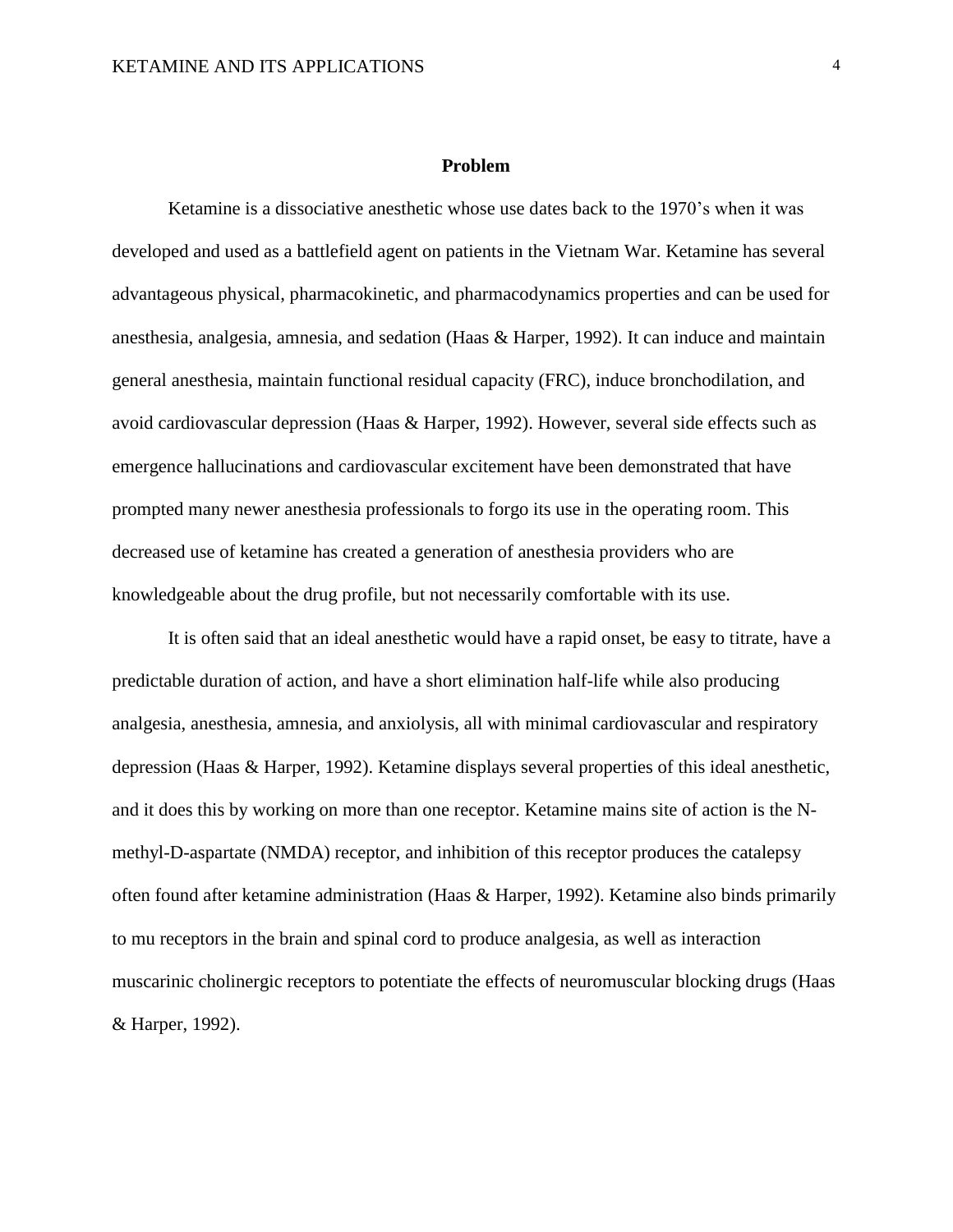As part of a growing profession, the nurse anesthesia provider attends to more complex cases than in the past. Since the anesthesia provider may be faced with more complex issues within these cases, it is important to have a thorough understanding of these issues as well as different medications such as ketamine available to treat them. The lack of knowledge and subsequent lack of utilization of this drug within the student nurse anesthesia educational process is a problem this study seeks to investigate.

#### **Review of Literature**

Pain is an uncomfortable and undesired sensation a person experiences during or after a surgical procedure. Pain control presents a difficult challenge for anesthesia providers in multiple surgical settings, and it continues to be one of the main components patients use to judge the success of their surgical experience upon. Throughout the years, many different drugs and treatment modalities have been developed to prevent the feeling of pain caused by such surgical procedures. Opioid-based analgesia control has been beneficial, but has also been shown to cause undesirable side effects in patients such as hypotension, nausea, bradycardia, apnea, constipation, urinary retention, itching and in some cases even death. The undesired side effects caused by opioids have led to the exploration and implementation of multimodal analgesia by anesthesia providers. Several studies have been completed with the implementation of ketamine's use in a multimodal approach with positive results.

Untreated postoperative pain can evolve into chronic pain, which can have major effects on an individual's quality of life. An appropriate approach to treat perioperative and postoperative pain is the implementation of a multimodal analgesia regimen that combines opioids with non-opioid analgesics. Multiple mechanisms are involved in causing postoperative pain, and a multimodal analgesia regimen using opioids and non-opioids such as ketamine and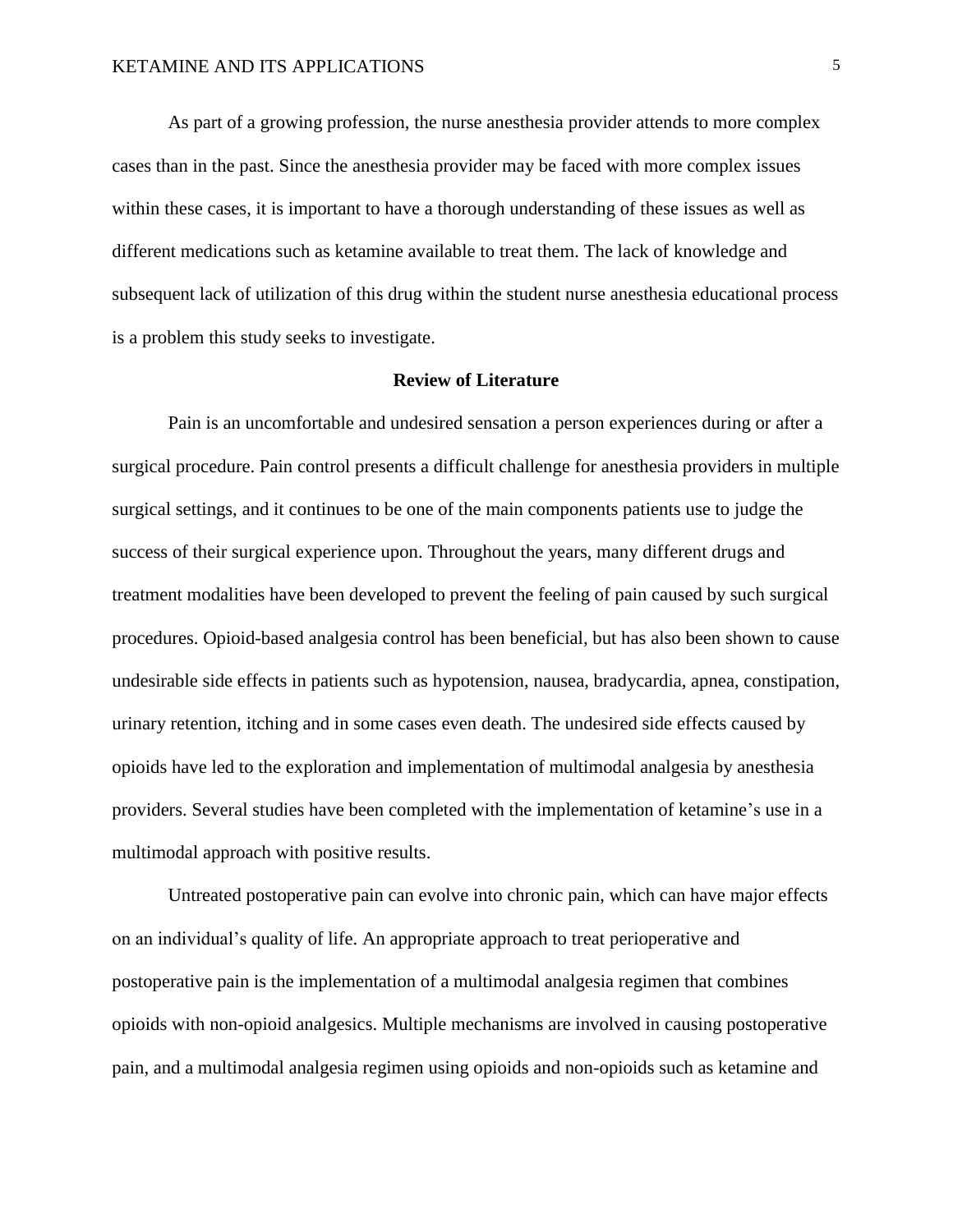gabapentinoids can provide pain relief, reduced opioid consumption, less adverse effects and the prevention of hyperalgesia. The literature is decisive in that the use of ketamine periopertatively leads to more effective and longer lasting analgesic effect (Weinbroum, 2012). At low doses, ketamine is capable of reducing short-term postoperative pain, opioid consumption, and an infusion during general anesthesia is effective in providing long-term analgesia (Weinbroum, 2012).

In an article by Ahern et al. (2014) a study was conducted to describe the safe clinical use of ketamine in an emergency department for treatment of acute pain. This article explains how now days more than ever, emergency physicians are exploring and implementing alternative medications such as ketamine along with nonsteroidal anti-inflammatory drugs (NSAIDS) and opioids to achieve multimodal analgesia in this clinical setting. The objective of the article was to describe the clinical and safe use of Ketamine at low doses for pain management in an emergency department. The study was conducted at an urban Emergency Department between 2012 and 2013 where five hundred thirty patients received low dose Ketamine for pain. Two physicians from the Emergency Department reviewed records during these two years to determine indication, dose, route, disposition, occurrence of adverse events, and demographics using a standardized data abstraction form. Adverse effects for this study were categorized as minor and major events. Minor events consisted of emesis, psychomimetic or dysphoric reactions, and transient hypoxia. Major events included apnea, laryngospasm, hypertensive emergency, and cardiac arrest (Ahern et al, 2014). The results of the study are very encouraging regarding the use of Ketamine and the desired effects it may cause. The results of the study indicate that 55% of the populations studied were women. The preferred route of administration was intravenously (93%), and 92% of the patients received a dose of 10 to 15mg of Ketamine.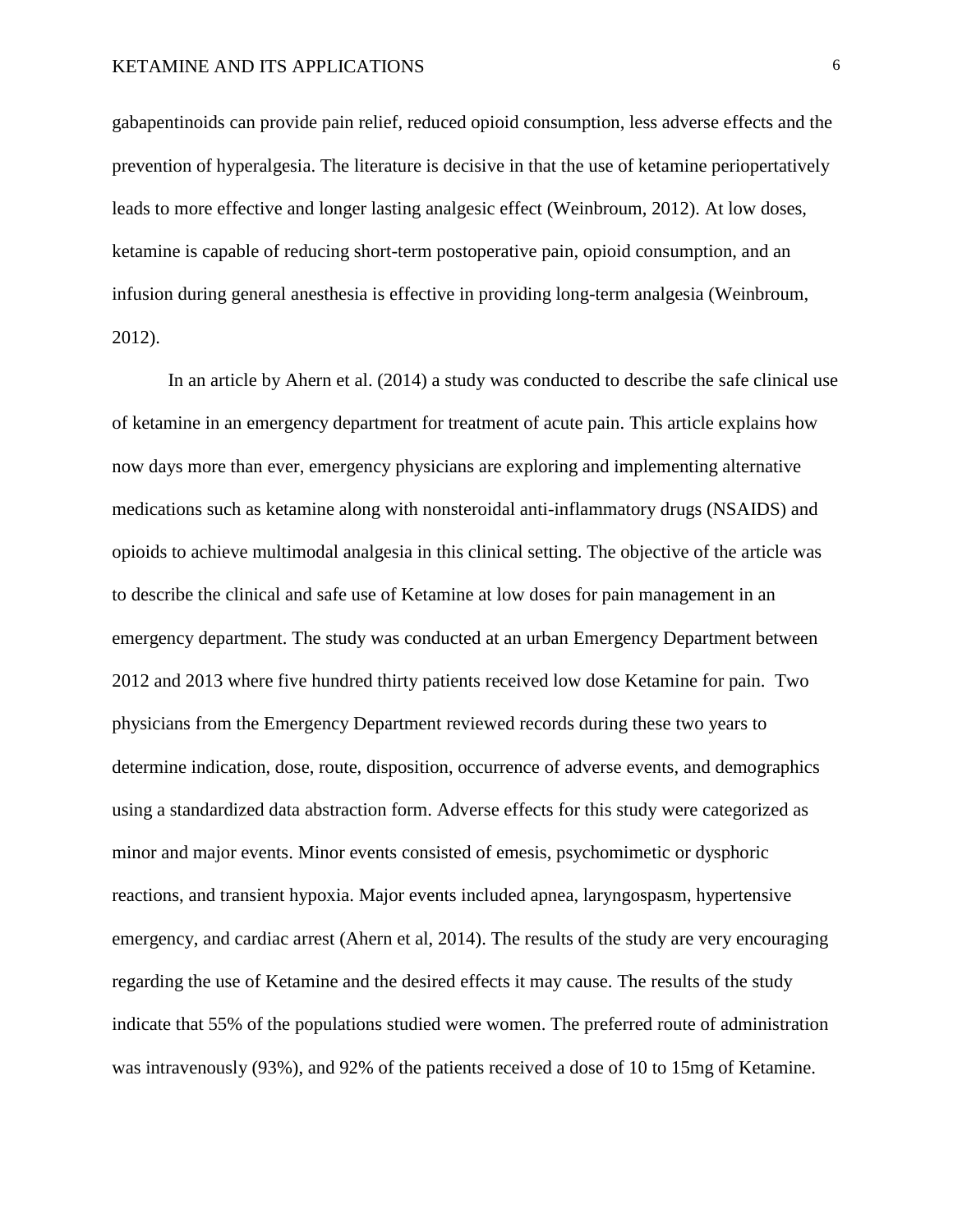Comorbid diseases found during the study included hypertension, psychiatric disorders, obstructive airway disease and coronary artery disease. An interesting finding is that there were no changes in heart rate or systolic blood pressure in any of the subjects in the study. Out of five hundred and thirty patients in the study, only thirty patients (6%) of the total sample met criteria for adverse events. Eighteen patients (3.5%) experienced psychomimetic or dysphoric reactions, none of which were lasting or led to long-term changes in patients. Seven patients (1.5%) experienced hypoxia within one hour of Ketamine administration, but four of these patients had also received concomitant opioids. All but one of the patients responded quickly to nasal cannula oxygen. Only five patients (1%) developed emesis. Most of these patients with adverse events improved without intervention or after reassurance by nurse or physician. According to the study, there were no cases of serious adverse events.

The authors concluded that the results of this study confirm the results of prior smaller studies of low dose Ketamine showing that psychomimetic reactions are mostly mild in nature and rarely alter a patient's clinical course. It is also noted that the rate of mild dysphoric events is much lower than described in previous studies. The study concludes that the side effects of Ketamine found during this study such as emesis and hypoxia are equally or less common than reported with opioids. Minor psychomimetic side effects were observed during the study but easily managed by emergency department personnel. The use of low dose ketamine in an emergency department for the treatment of acute pain is feasible, safe, and effective when combined with other drugs such as NSAIDS and opioids. (Ahern et al., 2014).

In a study conducted by Elvir-Lazo and White (2010), the authors examined the use of opioids versus nonopioids analgesic drugs for the prevention of pain after ambulatory surgery. In this article, the authors explain how opioid-based analgesics used to be considered the standard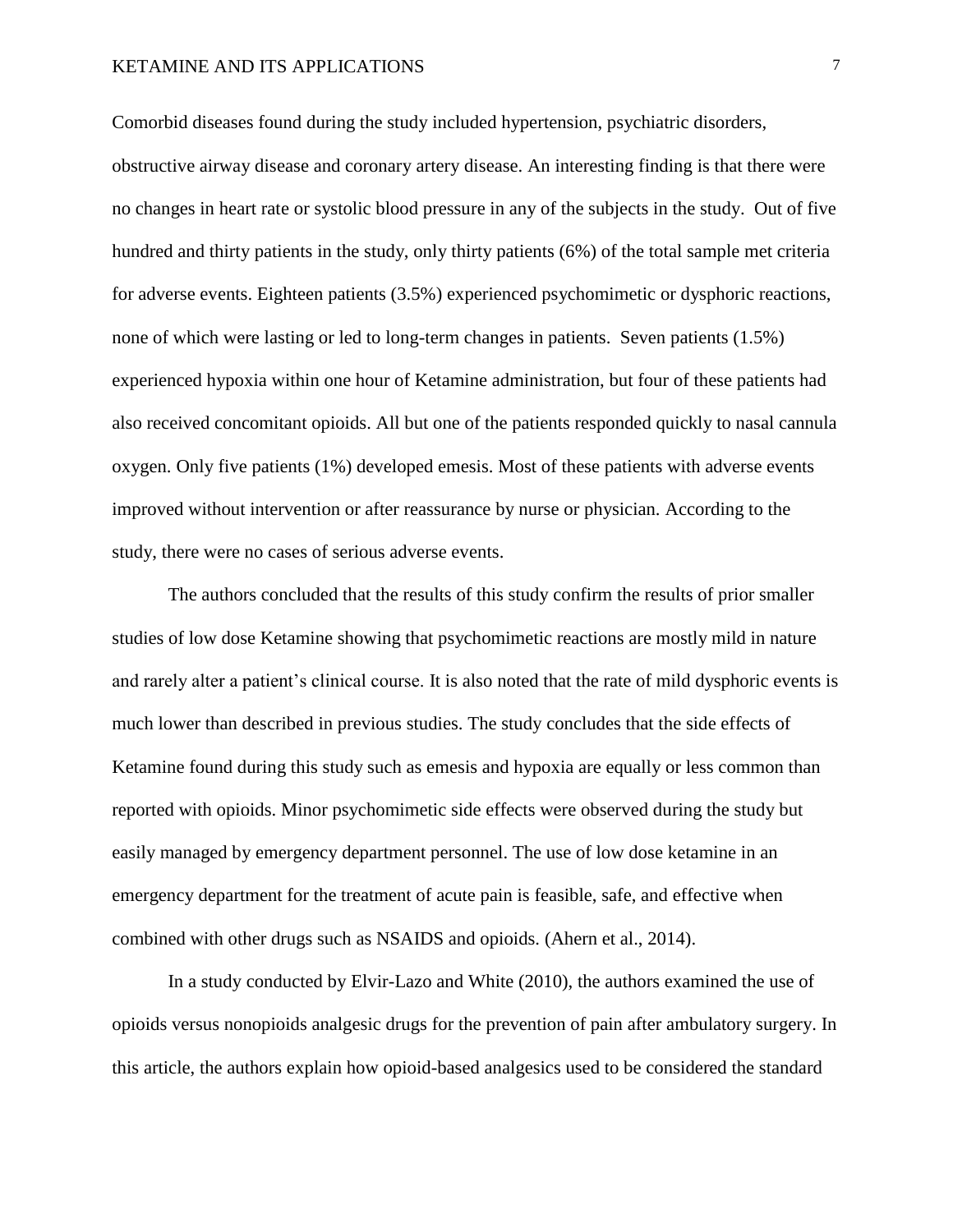approach to treating acute postoperative pain are now being replaced by a multimodal approach to prevent and treat pain after ambulatory surgeries. Opioids cause side effects that in many occasions prevent the patient from being rapidly discharged after a procedure at an ambulatory center or are experiencing unacceptable levels of pain when they return home after surgery despite receiving standard analgesic drugs during and/or after the procedure.

Over the years, the volume and complexity of elective surgeries being performed at ambulatory centers have increased dramatically. The use of opioids based intravenous drugs, patient controlled analgesia and central neuraxial analgesia techniques are not practical for perioperative and post op pain management for patients at ambulatory settings. Patients in the ambulatory setting need an aggressive multimodal approach that provides quick and effective pain relief with minimal side effects, and results in little postoperative pain that can be safely managed either by the patient or family members at home.

Current evidence suggests that improvements in patient outcomes related to pain control can be best achieved using a combination of preventive analgesic techniques, involving both centrally and peripherally acting analgesic drugs (Ahern et al., 2014). Many multimodal analgesia regimens continue to be tested to improve outcomes after surgery. According to Elvir-Lazo and White, outpatient surgery analgesia can be sustained through the use of dexamethasone, local anesthetic surgical site infiltration, and the continuous use of NSAIDS or more selective COX-2 inhibitors for 3-5 days after ambulatory surgeries. Non-opioids analgesics are being used at an increasingly rate before, during, and after surgery to facilitate the recovery process after ambulatory surgery because of their anesthetic and analgesic sparing effects, also their ability to reduce post-operative pain, and reduction of opioid related side effects such as gastrointestinal and bladder dysfunction thus reducing the duration of hospital stay.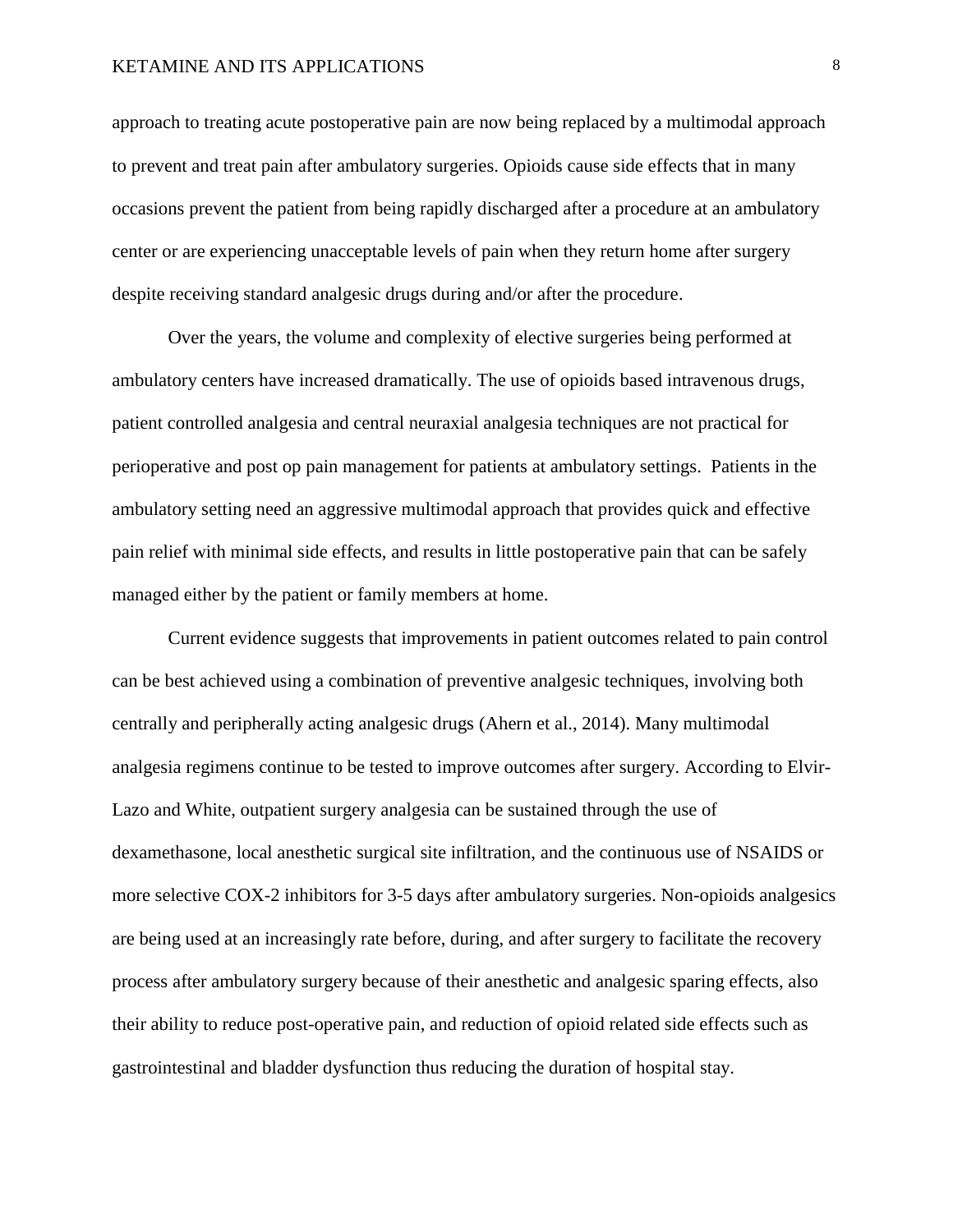Elvir-Lazo and White concluded that using a combination of drugs available including Ketamine, provides multiple benefits for the ambulatory patient including pain relief, less side effects, decreased duration of stay after a procedure, and high quality recovery for the patient undergoing day case surgery. It is also worth noting that the authors believe that with the current amount of analgesic medications and wide spectrum of pharmacological and nonpharmacological techniques that a "pain free" recovery after ambulatory surgery procedures could be possible in the near future (Elvir-Lazo & White., 2010).

Propofol and fentanyl are often used for anesthesia in outpatient procedures such as in diagnostic laparoscopies. However, propofol can cause various cardiovascular effects such as decreased cardiac output, cardiac index and arterial pressure. In a randomized trial, 60 healthy women undergoing diagnostic laparoscopies were given ketamine shortly after receiving fentanyl and versed and propofol was subsequently used for maintenance of anesthesia. According to the authors, the use of low dose ketamine during these diagnostic procedures caused less pain during propofol infusion, lowered the dose of propofol used during the procedure and lowered the incidence of hemodynamic changes (Atashkhoyi et al., 2012).

Gritsenko et al. (2014), sought out to review the current evidence for multimodal analgesic options used in common surgical procedures today, and in particular during the perioperative period. Numerous amounts of multimodal analgesia techniques have been utilized in the perioperative period in order to control pain in short and long term for better patient outcomes. Different surgical specialties have adopted different analgesic choices with the hope of phasing in multimodal analgesia regimens into daily patient care. The authors focused their review on recent evidence of perioperative analgesic options on selected surgical procedures and specifically in general surgery, orthopedic surgery, OB/GYN, and cardiothoracic surgery. The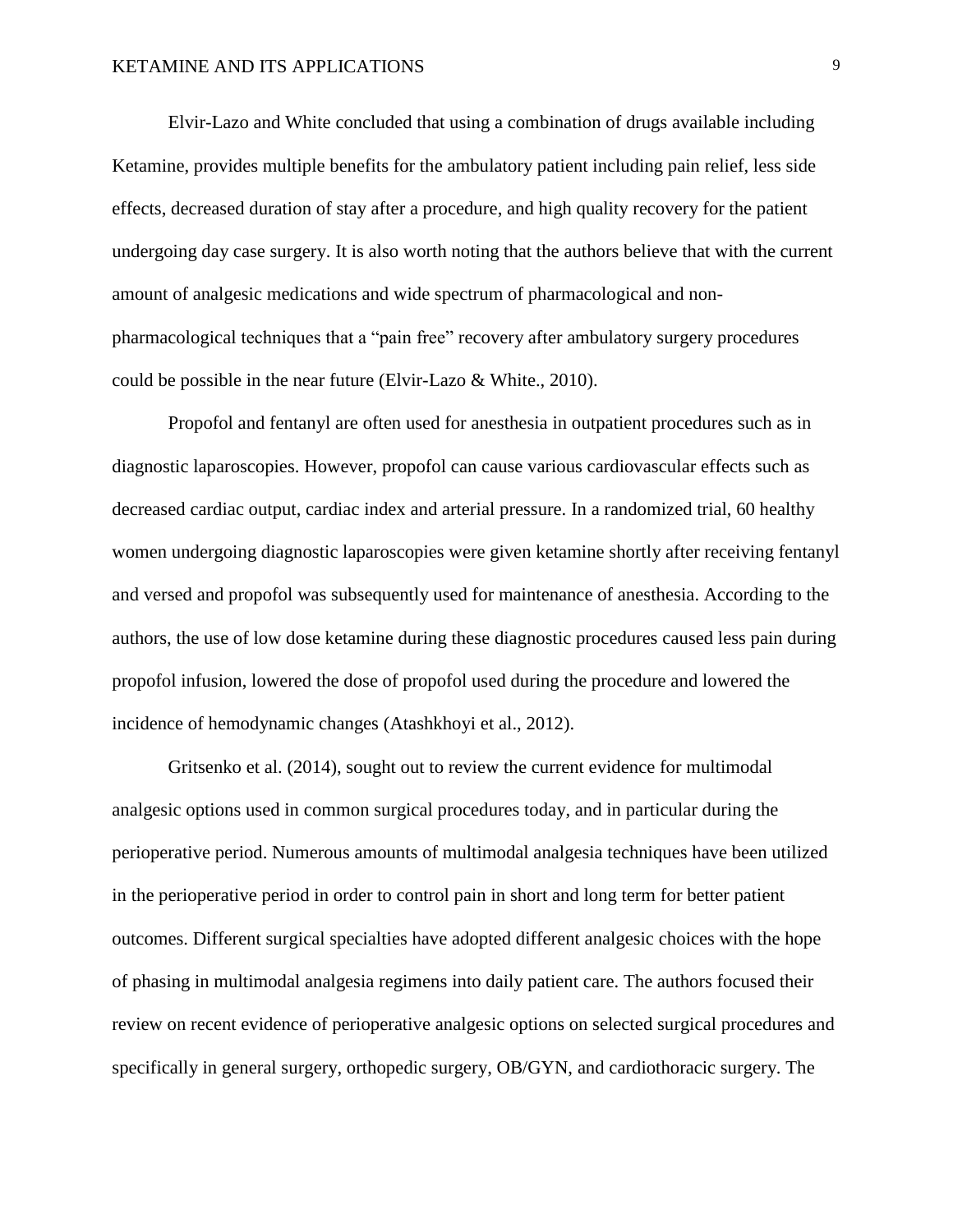researchers found that for all surgeries the use of a multimodal approach using different combinations of agents and analgesic techniques are effective at reducing opioids consumption and reducing postoperative pain. Ketamine proved to be effective intraoperatively and postoperatively as well by attenuating opioid and volatile anesthetic induced hyperalgesia. (Gritsenko et al., 2014).

#### **Project Description**

An extensive literature review was performed in regards to Ketamine. The literature review included recent research articles from within the past 10 years. Within these articles, the focus was on the background information, indications, and side effects of Ketamine and how it compares to more frequently chosen anesthesia drugs with a cleaner side effect profile. The literature review also determined how ketamine could be utilized in conjunction with common anesthetic agents for a more extensive coverage regarding multimodal analgesia.

A PowerPoint presentation and pre-test and post-test were administered and completed by the sample population, consisting of a convenience sample of 43 SRNAs from Adventist University of Health Sciences. This presentation introduced Ketamine and explained how this drug can be more utilized within the clinical setting. The subjects were administered a pre-test and post-test. Before the presentation, a pretest was administered to determine the subjects' knowledge base on the topic prior to PowerPoint presentation. Prior to administering the pre-test, a voluntary consent was administered notifying the subject that they are not obligated to take this test. Anonymity was obtained by using a number system for both the pre-test and post-test. After the presentation, a post-test was administered to determine if the subjects' understanding on the topic increased, decreased, or remained the same. The data obtained was statistically analyzed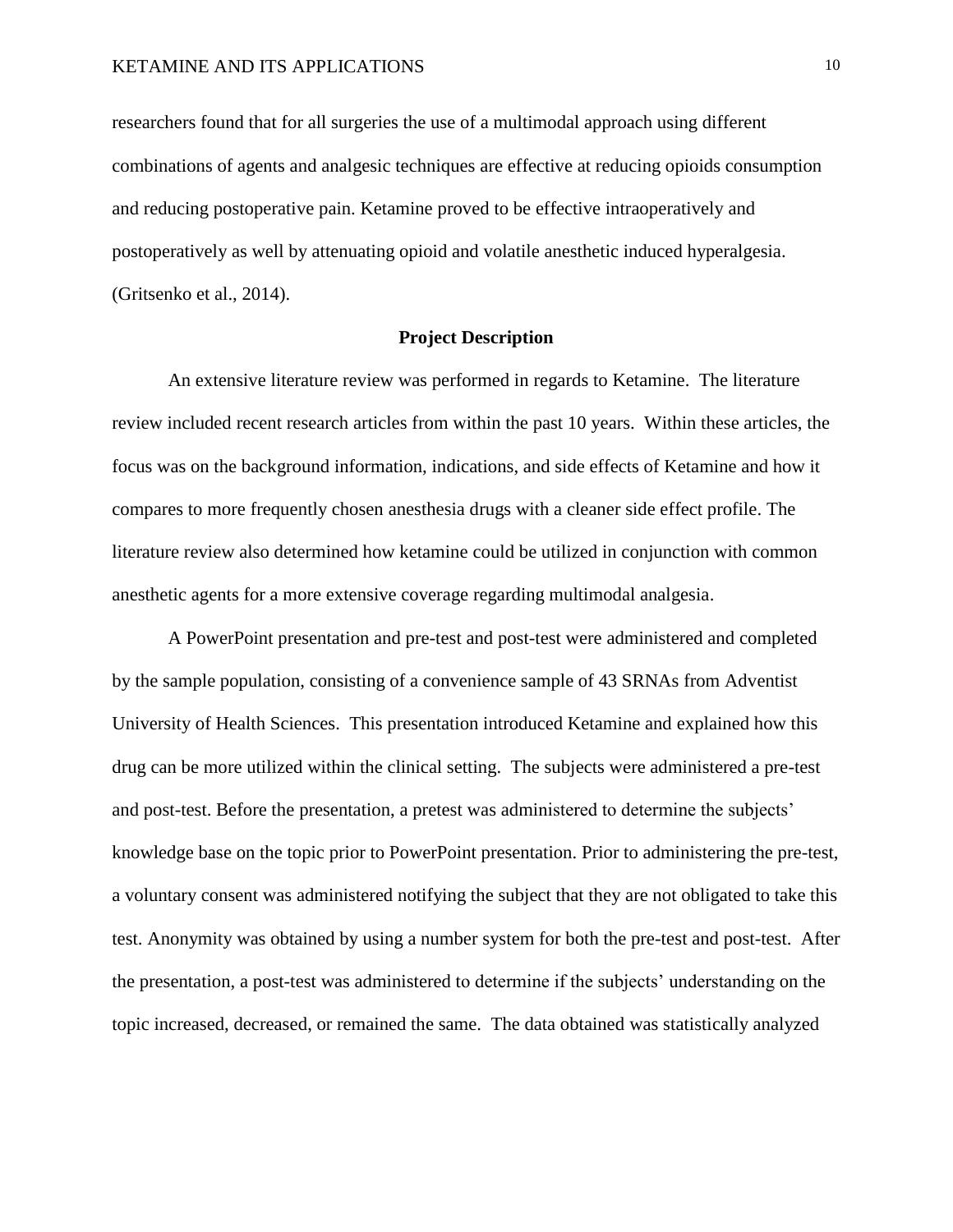and included within the scholarly paper and poster presentation. A poster presentation was completed and will be displayed in the annual Capstone Project Poster Presentation day.

## **Evaluation Plan**

Submission to the Adventist University (ADU) Scientific Review Committee (SRC) and Institutional Review Board (IRB) were submitted and approved. The NAP Class of 2016 and 2017 was evaluated before and after the PowerPoint presentation. The evaluations included the same questions in the pretest and the posttest. The pretest and posttest were statistically analyzed to determine the difference between the scores. The evaluation determined if the PowerPoint presentation was effective in improving the subjects' understanding in regards to ketamine. The PowerPoint was presented in the fall of 2015.

#### **Results and Conclusions**

Results for the pre-test indicated that the students' knowledge of ketamine and its use in the clinical setting was appropriate, but there was room for improvement. The results for the pretest showed the average score to be at 48.5% with a standard deviation of 23.48 and a standard error mean of 3.71. The standard deviation for the pre-test shows that there is a wide variety of scores among the students taking the pre-test and the standard error mean in the high side justifies the high scores of the standard deviation.

After the power point presentation concluded, the post-test was handed out to the anesthesia students present and the test was collected once the students completed the assessment. The results of the post-test showed an increase in average scores from 48.5% to 88.5% with a standard deviation of 8.92 and a standard error mean of 1.41. The standard deviation in the post-test indicates more similar scores among the students taking the post-test and the standard error mean concurs with the standard deviation by providing a smaller score of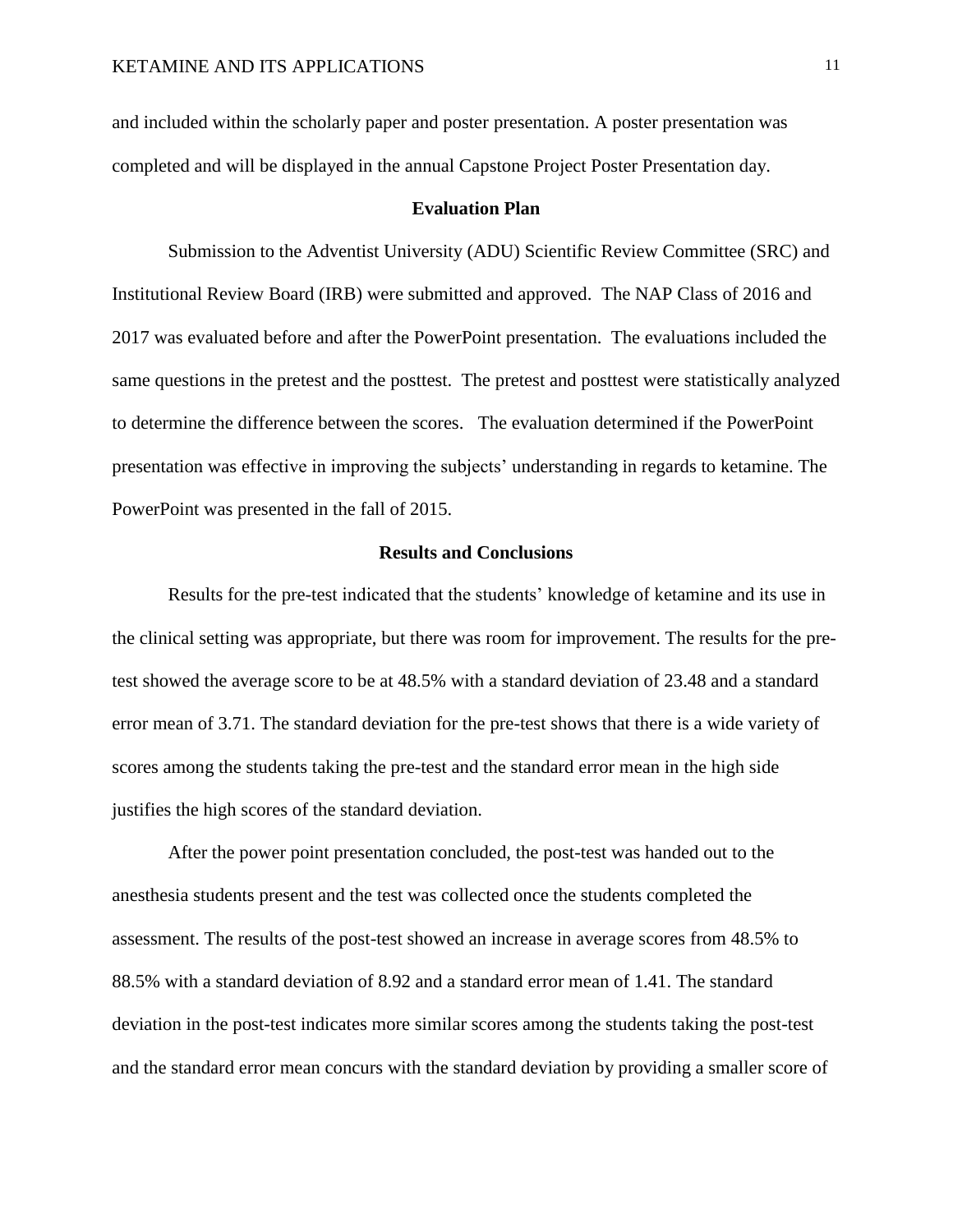1.41. The obtained t-value of this project is -11.647 with an associated p-value that is <.05 level of confidence, indicated the results were statistically significant upon analysis of the numbers provided by Dr. Lukman.

After carefully reviewing the results from the pre and post-test provided to the anesthesia students regarding the use of Ketamine in the clinical settings, taking into account the average percent scores increased from the pre-test to the post-test, it can be concluded that an increased understanding of the use of Ketamine had been achieved.

Capstone project data analysis:

| Std. Deviation<br>Mean                            |                   |
|---------------------------------------------------|-------------------|
|                                                   | I Std. Error Mean |
| 40<br>23.48486<br>48.5000<br>Pre-Test %<br>Pair 1 | 3.71328           |
| 40<br>8.92993<br>Post-Test %<br>88.5000           | 1.41195           |

|                   |                          | <b>Paired Differences</b> |                |                 |                                |             | df        | Sig. (2-tailed) |     |
|-------------------|--------------------------|---------------------------|----------------|-----------------|--------------------------------|-------------|-----------|-----------------|-----|
|                   |                          | Mean                      | Std. Deviation | Std. Error Mean | 95% Confidence Interval of the |             |           |                 |     |
|                   |                          |                           |                |                 | Difference                     |             |           |                 |     |
|                   |                          |                           |                |                 | Lower                          | Upper       |           |                 |     |
| Pair <sup>1</sup> | Pre-Test % - Post-Test % | $-40.00000$               | 21.72084       | 3.43437         | $-46.94666$                    | $-33.05334$ | $-11.647$ | 39              | 000 |

**Paired Samples Test** 

The anticipated outcomes of the project were achieved. Results from the collection of data show an increased understanding within the population studied after the power point presentation. The evaluation also showed that the PowerPoint presentation was effective in improving the subjects' understanding in regards to ketamine. The increases in the average scores from 48.5% to 88.5% also show that the anticipated outcome of improving understanding in anesthesia students regarding Ketamine and its use in the clinical setting was achieved.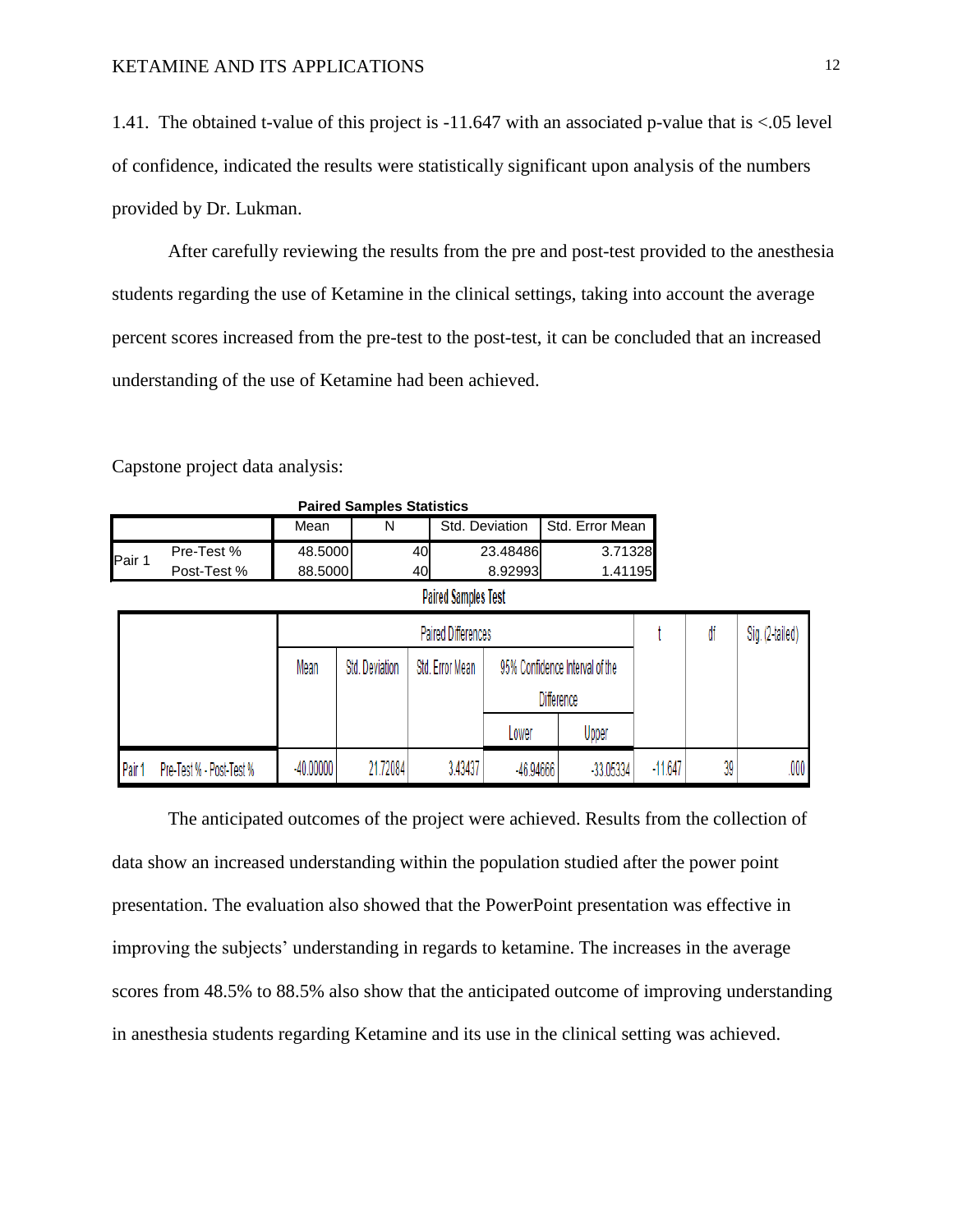This PowerPoint presentation can be useful in the future as a tool for providers interested in applying Ketamine to their clinical practice, by increasing the providers understanding of Ketamine and its applications.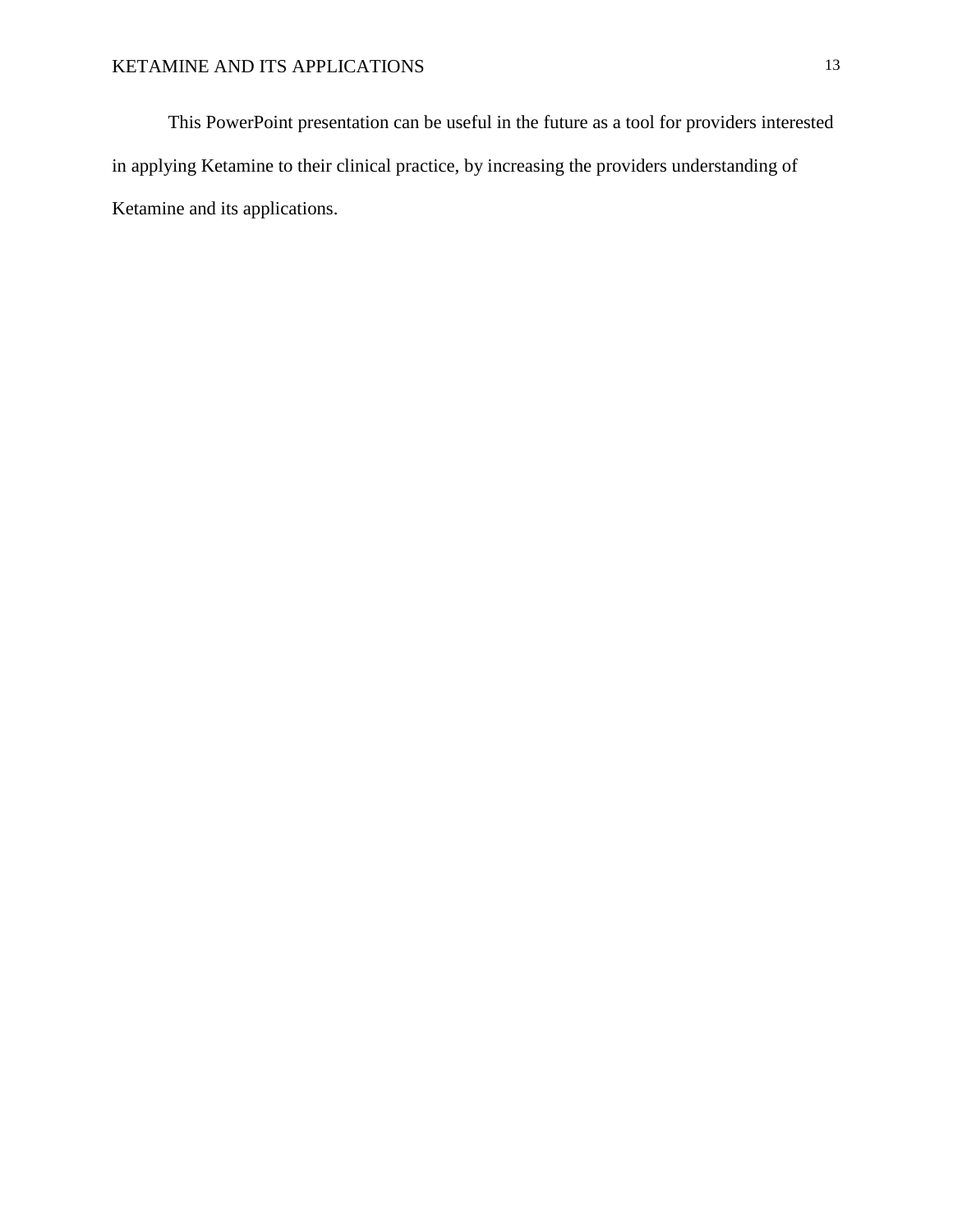### References

- Ahern, T. L., Herring, A. A., Anderson, E. S., Madia, V. A., Fahimi, J., & Frazee, B. W. (2015). The first 500: Initial experience with widespread use of low-dose ketamine for acute pain management in the ED. *The American Journal of Emergency Medicine, 33*(2), 197-201. doi:10.1016/j.ajem.2014.11.010
- Atashkhoyi, S., Negargar, S., & Hatami-Marandi, P. (2013). Effects of the addition of low-dose ketamine to propofol-fentanyl anaesthesia during diagnostic gynaecological laparoscopy. *European Journal of Obstetrics & Gynecology and Reproductive Biology, 170*(1), 247-250. doi:10.1016/j.ejogrb.2013.06.026
- Elvir-Lazo, O. L., & White, P. F. (2010). Postoperative pain management after ambulatory surgery: Role of multimodal analgesia. *Anesthesiology Clinics, 28*(2), 217-224. doi:10.1016/j.anclin.2010.02.011
- Gritsenko, K., Khelemsky, Y., Kaye, A. D., Vadivelu, N., & Urman, R. D. (2014). Multimodal therapy in perioperative analgesia. *Best Practice & Research Clinical Anaesthesiology, 28*(1), 59-79. doi[:10.1016/j.bpa.2014.03.001](http://dx.doi.org.resource.adu.edu/10.1016/j.bpa.2014.03.001)
- Haas, D., & Harper, D. (1992). Ketamine: A review of its pharmacologic properties and use in ambulatory anesthesia. *Anesthesia Progress*, 39(3), 61-68.

Weinbroum, A. A. (2012). Non-opioid IV adjuvants in the perioperative period: Pharmacological and clinical aspects of ketamine and gabapentinoids. *Pharmacological Research, 65*(4), 411-429. doi[:10.1016/j.phrs.2012.01.002](http://dx.doi.org.resource.adu.edu/10.1016/j.phrs.2012.01.002)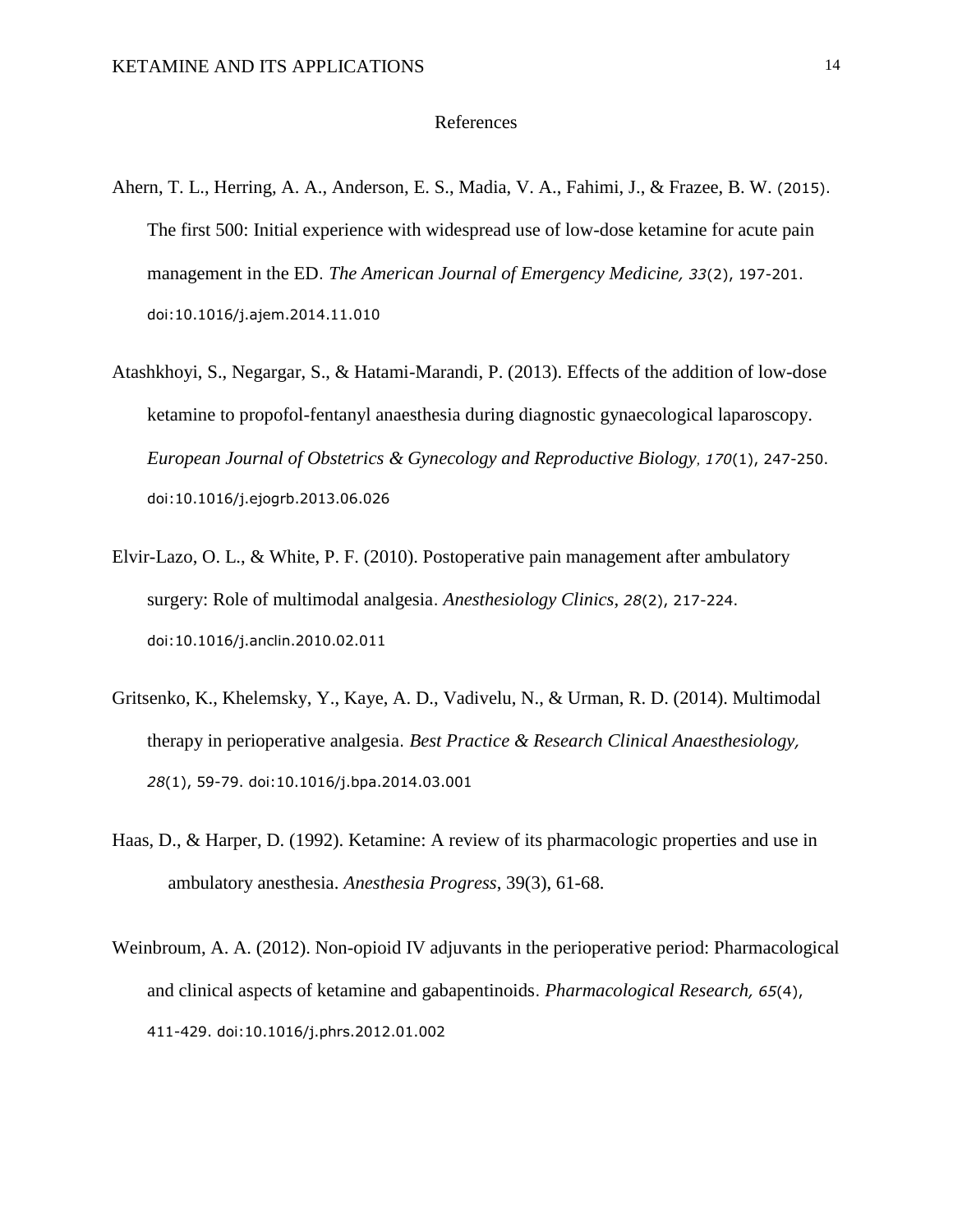# Appendix A

# Pre and Post Test

- 1) All of the following work on GABA receptors except?
	- a. Inhaled anesthetics
	- b. Etomidate
	- **c. Ketamine**
	- d. Both A and C
- 2) In addition to the NMDA receptor, what other receptors does Ketamine interact with to produce its effect?
	- a. Nicotinic receptors
	- b. Muscarinic receptors
	- c. Opioid receptors
	- d. Non-NMDA glutamate receptors
	- **e. All of the above**
- 3) Which of the following patients would you avoid the administration of Ketamine?
	- a. A 15 year-old avid Call Of Duty gamer who presents with severe asthmatic bronchoconstriction
	- b. A 49 year-old Fibromyalgia patient who complains of severe post-operative pain after previous surgeries unrelieved by opioids
	- c. An 81 year-old patient scheduled for a pericardial window who presents with cardiac tamponade
	- **d. A 35 year-old s/p motor vehicle accident patient with a suspected traumatic brain injury**
- 4) What is the drug of choice in a hypotensive and tachycardic patient?
	- a. Thiopental
	- **b. Ketamine**
	- c. Propofol
	- d. None of the above
- 5) Select two of the following medications that are compatible with somatosensory evoked potential monitoring (SSEP)
	- a. Sevoflurane
	- **b. Ketamine**
	- c. Nitrous Oxide
	- **d. Propofol**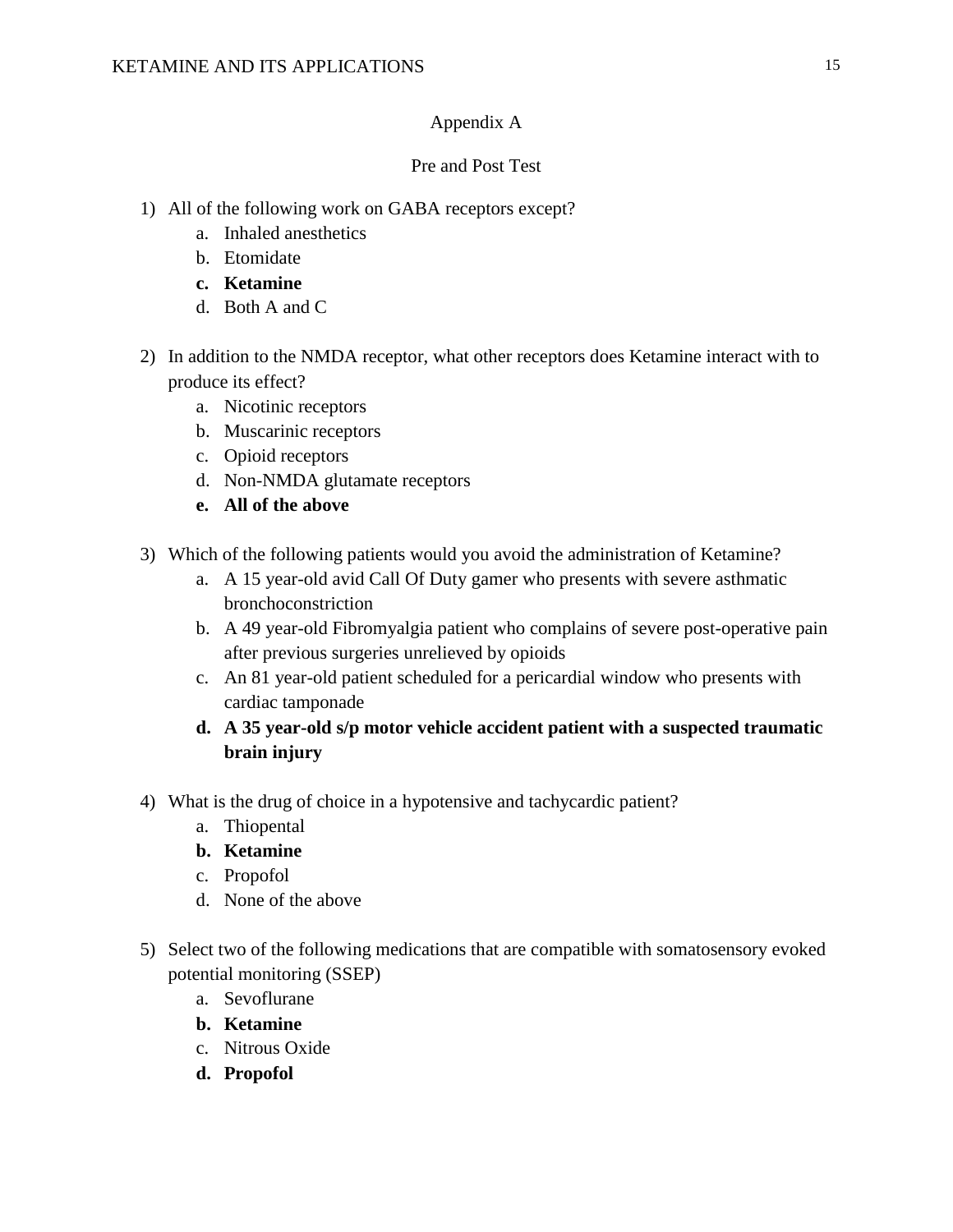- 6) What is mostly responsible for the metabolism of Ketamine?
	- a. Kidneys
	- **b. Liver**
	- c. Bile
	- d. Lungs
- 7) After a smooth intraoperative anesthetic, your patient awakens with agitation and hallucinations after administration of Ketamine. What is the following step you should take?
	- a. Talk the patient through this as you know the effects of Ketamine are short-lived
	- b. This is a severe reaction to Ketamine and the patient should be tagged as allergic and not administered Ketamine again
	- **c. This can be a side effect of Ketamine especially if the anesthetist did not pretreat with a benzodiazepine, administer Versed**
	- d. Induce the patient with Propofol and keep them on an LMA until you believe the side effect has worn off
- 8) What is the correct IV dose of Ketamine for induction of anesthesia?
	- a. 1-2 mcg/kg
	- **b. 1-2 mg/kg**
	- c. 1-2 mcg/kg/min
	- d. 1-2 mcg/kg/hr
- 9) Which of the following is not a measurable outcome of Ketamine administration?
	- a. Increased heart rate
	- b. Increase blood pressure
	- **c. Increased bronchoconstriction**
	- d. Increased oropharyngeal secretions
- 10) Ketamine is contraindicated in a patient with traumatic head injury
	- **a. True**
	- b. False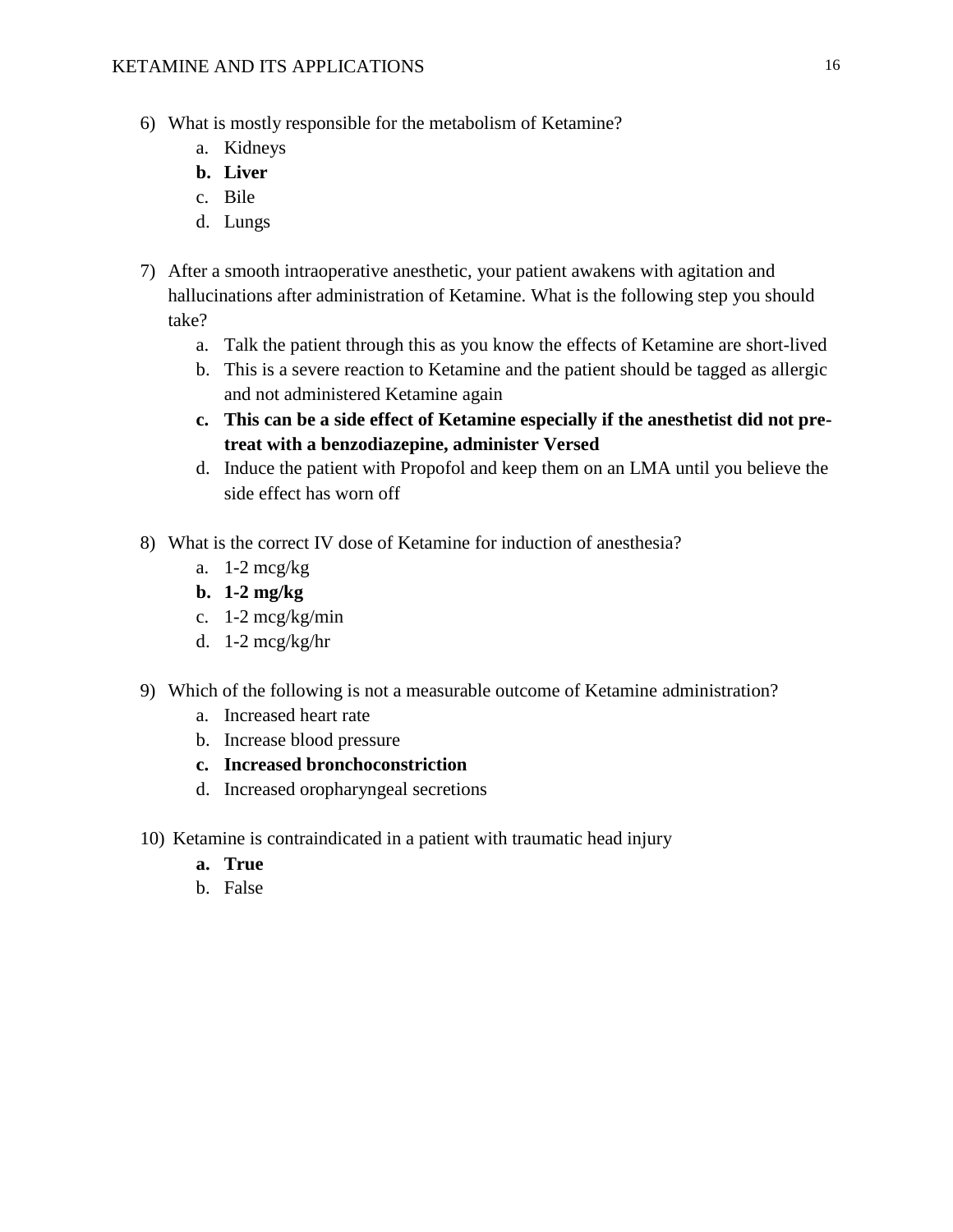# Appendix B

## **ADU NAP CAPSTONE PROJECT – INFORMED CONSENT**

Our names are **John Todorovic & Frank Cardenas,** and we are MSNA students in the Nurse Anesthesia Program (NAP) at Adventist University of Health Sciences (ADU). We are doing a Capstone Project called *Quantitative Study Examining Student Nurse Anesthesia Knowledge Regarding Ketamine And Its Application In The Clinical Setting***.** This project is being supervised by **Steve Fowler, DNP, CRNA.** We would like to invite you to participate in this project. The main purpose of this form is to provide information about the project so you can make a decision about whether you want to participate.

## **WHAT IS THE PROJECT ABOUT?**

The purpose of this project is to increase awareness and medical understand of multimodal analgesia with Ketamine

## **WHAT DOES PARTICIPATION IN THIS PROJECT INVOLVE?**

If you decide to participate in this project, you will be asked to complete an anonymous pre-assessment, attend a classroom presentation, and then complete an anonymous post-assessment. The assessment will address specific pharmacology of ketamine, clinical applications, and misnomers regarding the use of this anesthetic. Your participation by attendance at the presentation and completion of the survey is anticipated to take approximately **30 minutes.**

## **WHY ARE YOU BEING ASKED TO PARTICIPATE?**

You have been invited to participate as part of a convenience sample of students currently enrolled in the ADU NAP. Participation in this project is voluntary. If you choose not to participate or to withdraw from the project, you may do so at any time.

## **WHAT ARE THE RISKS INVOLVED IN THIS PROJECT?**

Although no project is completely risk-free, we don't anticipate that you will be harmed or distressed by participating in this project.

## **ARE THERE ANY BENEFITS TO PARTICIPATION?**

We don't expect any direct benefits to you from participation in this project. The possible indirect benefit of participation in the project is the opportunity to gain additional knowledge about Ketamine and its use in multimodal analgesia

## **HOW WILL THE INVESTIGATORS PROTECT PARTICIPANTS' CONFIDENTIALITY?**

The results of the project will be published, but your name or identity will not be revealed. To maintain confidentiality of assessments, the investigators will conduct this project in such a way to ensure that information is submitted without participants' identification by using a randomized numbering system that includes the same numerical identification for the pre-test, as well as the post-test. By using a numerical identification system instead of participant names, the investigators will not have access to any participants' identities.

## **WILL IT COST ANYTHING OR WILL I GET PAID TO PARTICIPATE IN THE PROJECT?**

Your participation will cost approximately **40 minutes** of your time, but will require no monetary cost on your part. You will not be paid to participate.

## **VOLUNTARY CONSENT**

By signing this form, you are saying that you have read this form, you understand the risks and benefits of this project, and you know what you are being asked to do. The investigators will be happy to answer any questions you have about the project. If you have any questions, please feel free to contact **John**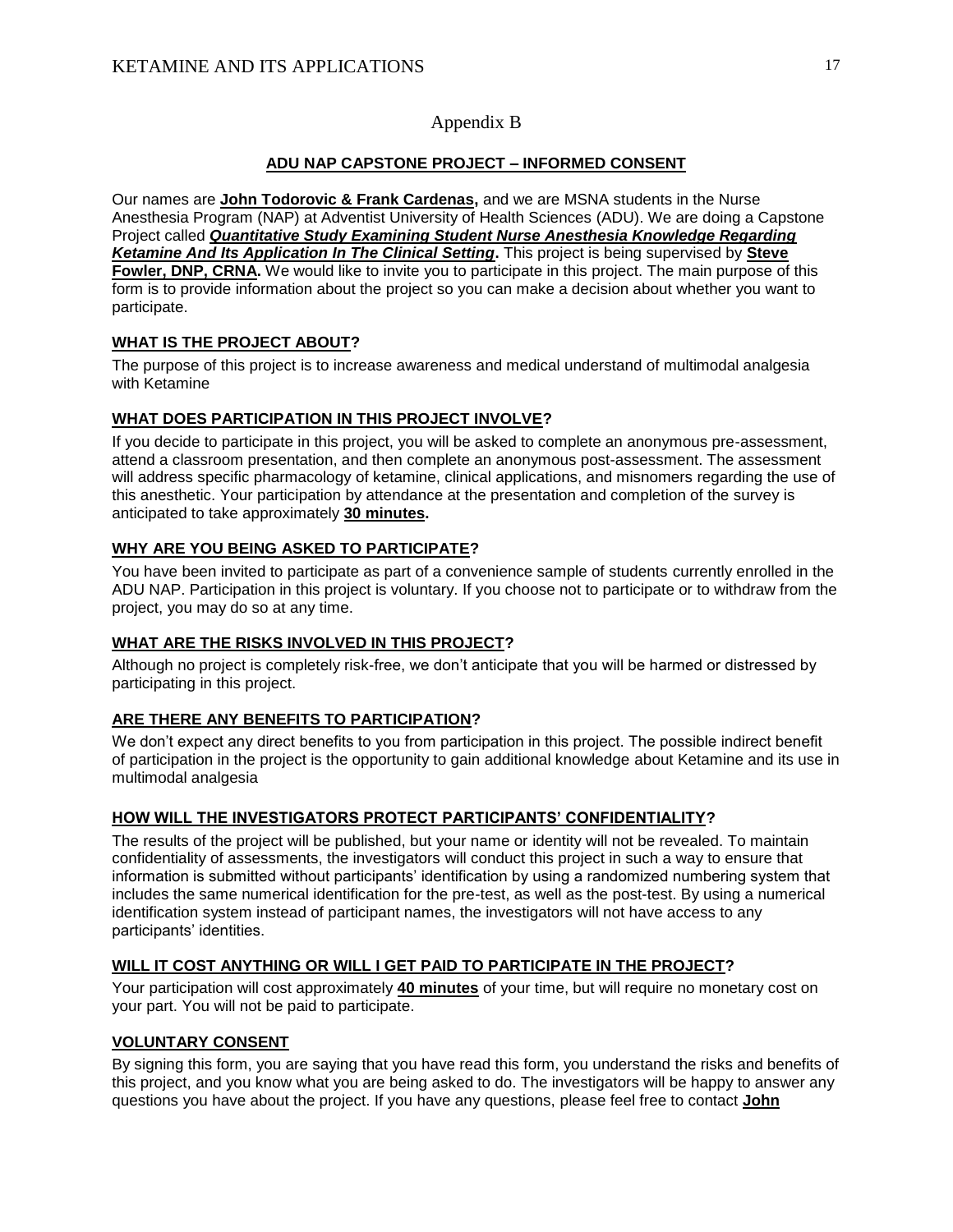# **Todorovic or Frank Cardenas by email using Bojan.Todorovic@my.adu.edu or**

**Fr.J.Cardenas@my.adu.edu.** If you have concerns about the project process or the investigators, please contact the Nurse Anesthesia Program at (407) 303-9331.

**\_\_\_\_\_\_\_\_\_\_\_\_\_\_\_\_\_\_\_\_\_\_\_\_\_\_\_\_\_\_\_\_\_\_\_\_\_\_\_\_\_\_\_\_\_ \_\_\_\_\_\_\_\_\_\_\_\_\_\_\_\_\_ Participant Signature Date** 

**Participant Name (PRINTED LEGIBLY)**

**\_\_\_\_\_\_\_\_\_\_\_\_\_\_\_\_\_\_\_\_\_\_\_\_\_\_\_\_\_\_\_\_\_\_\_\_\_\_\_\_\_\_\_\_\_**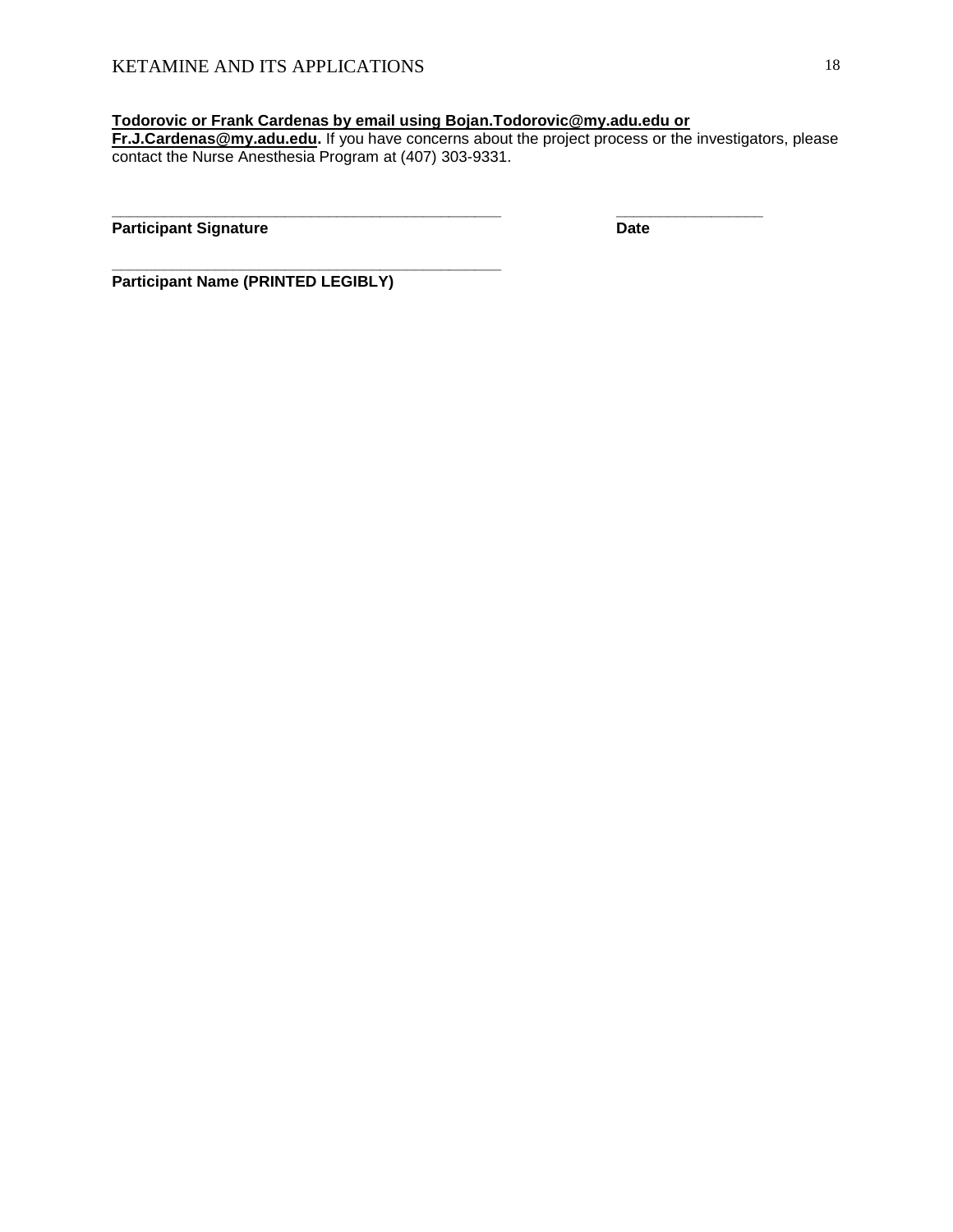## Appendix C

## **ADU NAP CAPSTONE PROJECT – POWERPOINT PRESENTATION**

#### 1/8/2016



Why Ketamine? and<br>And And ignori d'<br>Internazional mass

KETAMINE **LOO**  $L_1 = 1$ **CONTRACTOR** 

"It is often said that an ideal anisthetic would have a rabb onset, be easy to titute, have a predictable duration of<br>action, and have a short elimination half-life while also<br>producing analyses, anesthesis, armssis, and asviolyse,<br>all with minimal cardiovascular and respiratory depression"

#### History and Background of Ketamine

- ag Carl Pinci age Chastail Dy Ameri<br>Carlo La Caracteria .<br>An Islandial Calvin Illa .<br>Hidy named to give and developed as a discretion of PCP
- in Color and Critical Centers of an European of The<br>Letters begin a real means of the Critical Center<br>Letters and mean halves again of the Color Centers and the color<br>In Color and Colores and an application of the Colores
- 
- ugity Palantal in Bagiano and used as editorion an activitie<br>ugity Palang and used a bagan and it was found to have a<br>Palantagens also fissing shorter duration, and has page an<br>affects than PCP
- .<br>2016 Administration Charles County Professional Charles (Charles Charles Charles Charles Charles Charles Ch<br>2016 Administration Charles Charles Charles Charles Charles Charles Charles Charles Charles Charles Charles<br> 253

#### History and Background of Ketamine

- upper-Malendah fertimen and annual control the Lindsabades and y Marine Can
- stige Bearing and Alais, growing together the form of this minus.<br>Stige with and with the common field of
- agen Officials apparent for human accountable by the United States Paul.<br>And Drug Africanism Max Alexander Countiers for ag TV Mateur 1961.<br>And Africanism Mateur
- .<br>Mil agente internit američki premič kotikovanski tak.<br>menačarni arif i korana (mitra) premanal.
- ad it is a regiment the application<br>began saing italians of a resulting
- Pychiatra and Audiens, may does guidaded the does not regular affects<br>In Education in the pychiatra district data of annotazing
- ger santilat atlasina<br>Saturni drug Small Cabile
- .<br>Gilamina Dasama inanasing hijasalabla fan illegal warne.<br>In Can, tablate, anjetak, legwithan di injetabla va lutlane.
- History and Background of Ketamine Other ingredients were added to Katerine to she is affects. See<br>This is easing: Katerine Deseror part of the slub gave separance added to CIA's everying drug let **MALL OF Constitution**  $22123$
- Which of the contract decreases the property of the property of the field  $\mathcal{C}_0$  , and the property of the property of the contract of the contract of the contract of the contract of the contract of the contract of the
- 
- 
- 

taan het<br>saarg: Claudhad as uitvalled in normalisten Constitu<br>saard: "Gelamina daadhad as ulaas C dinay in Lindad Kingdom<br>Nada Califo, and dianger Challens as doors dat as in normalisten<br>dinay fare program adhas than profe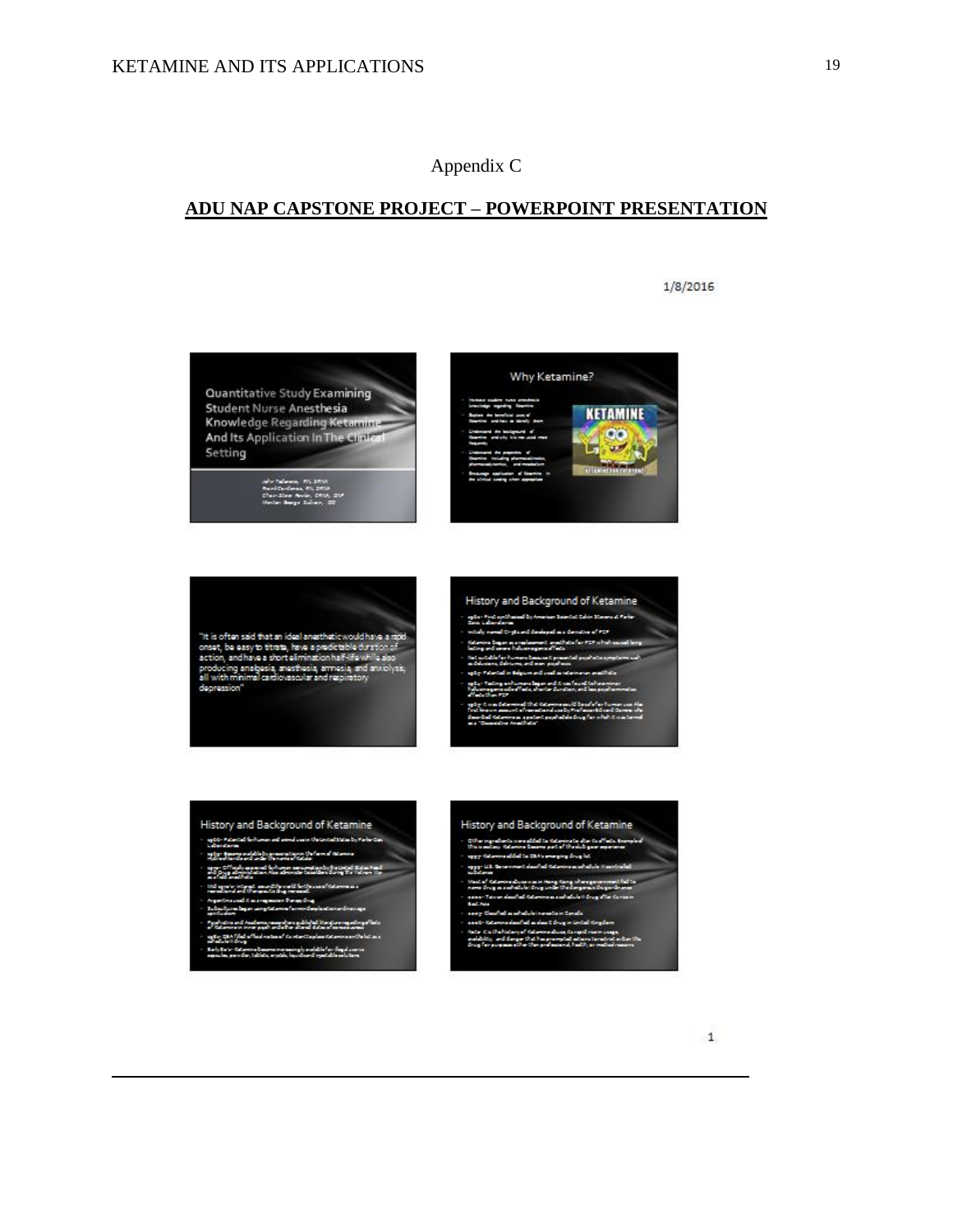

| Properties of Ketamine                                                                                                                                                    |
|---------------------------------------------------------------------------------------------------------------------------------------------------------------------------|
| - Kalentna is an Uirmail of Creages (a big 1992). Research: an ingenial,<br>upperating it from many anatificate industrien agents who contain the<br><b>GABA resputer</b> |
| . Vients Chrecky in the Cruin to suppress of level agrees of purposes the<br>from the thelenis number to the thelenius and series.                                        |
| - Katamina has been sharen to enhance again the duest analysis and<br>present hoperagents                                                                                 |
| - Multiplanitas of action including<br>- Non-lote Recognized<br>- Morratele Rayman<br>· Rent Lowers<br>- Hardfield Council Recogni                                        |









CBP is interested with Columbia leaded to a police<br>themselved by <u>previously in the model has divisi</u>ng

#### $\overline{2}$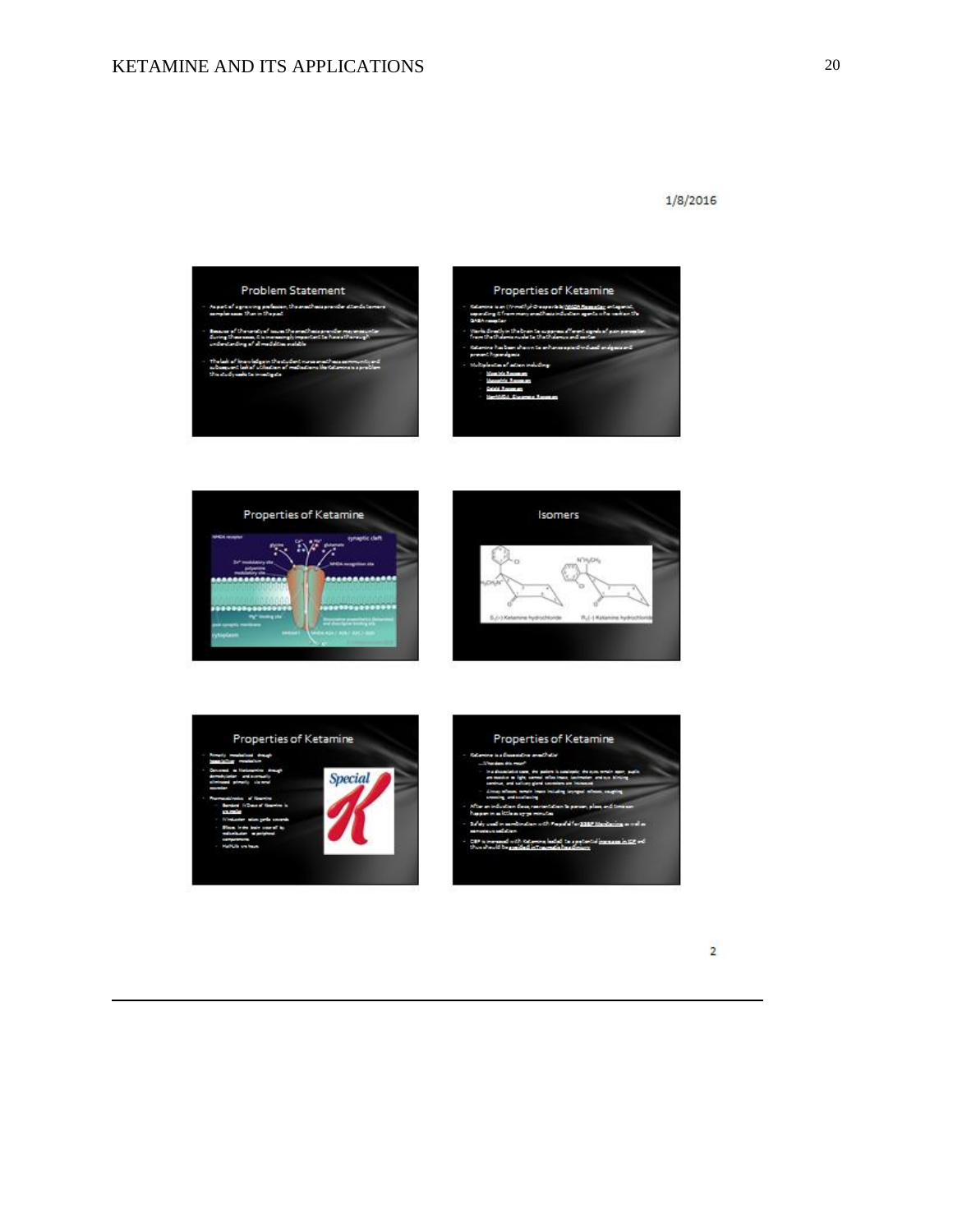







| ann-Casafan Analyssis<br>- Lastenen regional antichesis<br>- In addition to splatia, in general annulroche |  |
|------------------------------------------------------------------------------------------------------------|--|
|                                                                                                            |  |
|                                                                                                            |  |
|                                                                                                            |  |
| - Edely                                                                                                    |  |
| Evisaberi Iurgen/Evi al Ot                                                                                 |  |
| - For later shapmanic and durantially presidents                                                           |  |
| - MLCGam                                                                                                   |  |
| to the D for when presidents                                                                               |  |
| - Critics units                                                                                            |  |

 $\overline{\mathbf{3}}$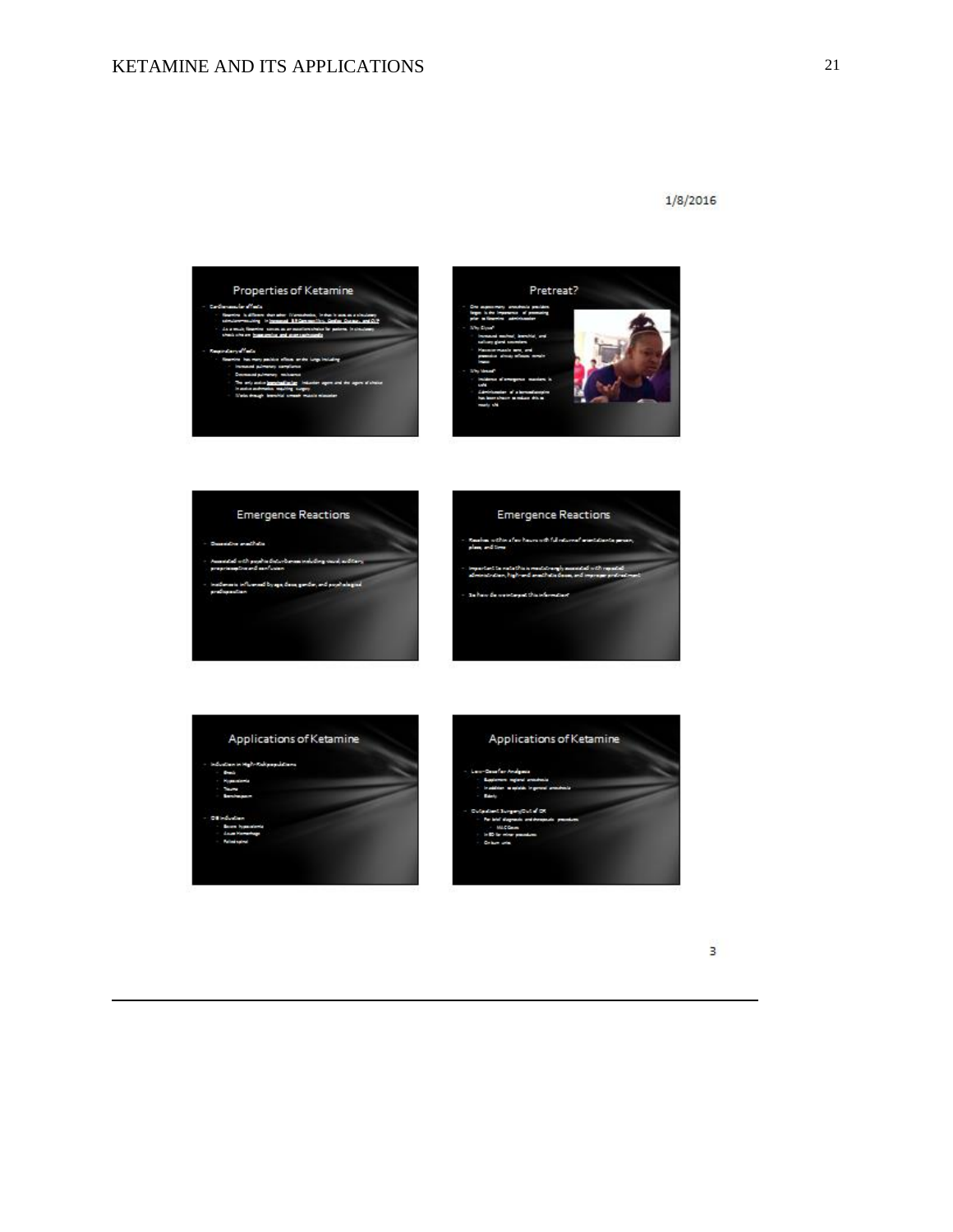

#### Case Scenario

- gs year old patient in the pre-operative, area availing.<br>exploratory, lapsrotorny .<br>Presents, with history, of multiple, abdominal, surgeries,<br>severe back and neck pain related, to fibromysigs. medications including as
- nisoarta<br>Sabes providers have tried multiple amedinatic<br>nigimens and he valoes up with increased pain after<br>each surgery



#### Case Scenario

- Versed ging and sing Glycopyrollate adm
- n using a.gm<br>I by Propofol<br>In agmg inch m
- 96 iy led and Kelamine administered, to keep bis 40-



# The first 500: Initial experience with<br>widespread use of low dose Ketamine for acute pain management in ED

- **The Contract** id da **San Bibliot** i data dodrada<br>med patemtis in farm mai usad tahun<br>martin ta datamana di d a se والبداد anana.<br>Matuki w 73
- 73 **SOFTWARE** d and annual self-plan material w e l'antica personalità del contenut.<br>La contenuta del castello del contenuto del